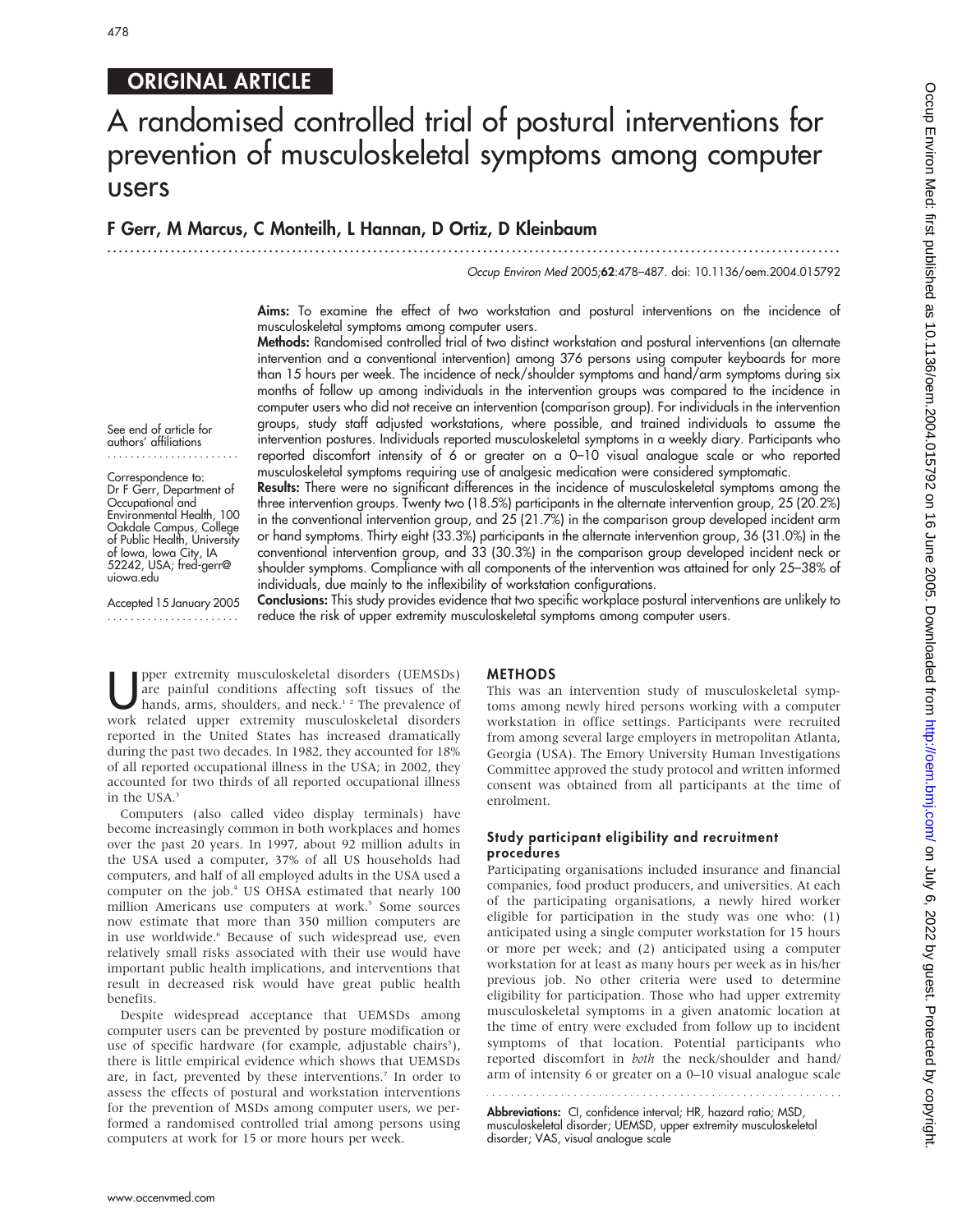# Main message

• No differences in risk of musculoskeletal symptoms were observed among participants randomly assigned to two workstation and postural interventions in comparison to participants who received no workstation or postural intervention.

or who reported musculoskeletal symptoms for which they took analgesic medication were excluded from the study.

#### Data collection instruments and procedures Demographic and personal health history questionnaire

At the time of enrolment, study participants were asked to complete a questionnaire about past musculoskeletal symptoms and disorders, past or current illness potentially associated with musculoskeletal or neurological impairment (for example, arthritis, diabetes, thyroid illness), medication use, tobacco use, and past occupational computer use.

#### Weekly exposure and symptom diary

At the time of enrolment, participants were instructed on the use of a data collection instrument (the exposure and symptom diary) designed to obtain information about their work, symptoms of pain or discomfort, and non-occupational activities. Information was recorded daily about hours worked in the office, hours spent keying, and number of short ( $\leq 10$  minutes) and long ( $>10$  minutes) breaks from the workstation.

On the same instrument, participants recorded information weekly about discomfort of the upper limbs, neck, and shoulder. Participants who experienced discomfort also indicated the intensity of the discomfort on a 0–10 visual analogue scale (VAS), whether he/she took medication (for example, Tylenol, Motrin, etc) for it, and answered the question ''What do you think caused the pain?''. Questions designed to quantify time spent in aerobic and hand intensive activities were also included on the exposure and symptom diary. Study participants were asked to record information on the diary every day that they were enrolled in the study. The diaries were collected weekly and reviewed by study personnel.

#### Occupational psychosocial questionnaire

The Job Content Questionnaire<sup>8</sup> was used to assess occupational psychosocial stress. The questionnaire was distributed to participants at the time of assignment to an intervention group. Domains examined included skill discretion, decision authority, decision latitude, psychological job demands, job strain, supervisor support, and co-worker support.

## Ergonomic assessment procedures

Using a standard checklist, each workstation was evaluated for presence of specific items (for example, mouse or other pointing device), and the adjustability of specific equipment. Following completion of the checklist, dimensional and angular measurements (for example, seated elbow height, table surface height, keyboard inner elbow angle) were recorded.

#### Intervention procedures

Study participants were randomly assigned to one of three postural intervention groups: the alternate intervention (group A), the conventional intervention (group B), and the no

# Policy implications

• The study provides no empirical basis for recommendation of one posture versus another for prevention of musculoskeletal symptoms among computer users.

intervention group (group C). Details of the interventions are described below.

Randomisation occurred following evaluation of workplace and ergonomic variables. The use of a random number table assured that each subject entering the study had an equal probability of being assigned to each of the three groups.<sup>9</sup> Randomisation was done in blocks of six to assure equal numbers of participants in each of the study groups.

The alternate intervention was based on protective factors for both neck/shoulder and hand/arm symptoms identified during preliminary analyses of results from a prospective study of musculoskeletal disorders.<sup>10</sup> The requirements of the alternate intervention were:

- Head tilt angle\* less than or equal to 3°
- $\bullet$  Head rotation less than 15 $\degree$  in either direction (L/R)
- $\bullet$  J key at least 2 cm below elbow height
- Keyboard inner elbow angle of  $\geq 120^\circ$
- N J key at least 12.5 cm from edge of desk or work surface
- Keyboard wrist ulnar deviation of  $0^{\circ}$  to  $-20^{\circ}$  (that is, up to 20˚radial deviation)
- $\bullet$  Armrest present
- Keyboard wrist rest present
- Mouse wrist ulnar deviation of  $-5^\circ$  to  $5^\circ$
- Mouse wrist extension of 20<sup>°</sup> to 30<sup>°</sup>
- $\bullet$  Mouse next to keyboard
- High quality chair present\*\*

The conventional intervention was based on recommendations from a number of sources, including OSHA, NIOSH, and private industry. The requirements of the conventional intervention were:

- N Eye height level with top of monitor screen
- $\bullet$  Head rotation less than 15 $\degree$  in either direction (L/R)
- J key at least 3 cm above elbow height
- Keyboard shoulder flexion of  $-10^{\circ}$  to 20 $^{\circ}$
- Keyboard shoulder abduction of  $-10^{\circ}$  to 20 $^{\circ}$
- Keyboard inner elbow angle of 80° to 100°
- Keyboard wrist ulnar deviation of  $-10^{\circ}$  to  $10^{\circ}$
- Keyboard wrist extension of  $-10^{\circ}$  to  $10^{\circ}$
- Keyboard wrist rest present
- Mouse wrist ulnar deviation of  $-10^{\circ}$  to  $10^{\circ}$
- Mouse wrist extension of  $-10^{\circ}$  to  $10^{\circ}$
- Armrest present
- High quality chair present

\*Head tilt angle is defined as the angle formed between a line defined by the tragion of the ear and the infraorbitale of the eye and the horizon. To clarify the meaning of head tilt angle values, increasing neck extension results in larger values for head tilt angle and increasing neck flexion results in smaller (including negative) values.

\*\*Characteristics of high quality chair: easily (pneumatically) adjustable for height, adjustable height backrest, full contoured backrest, adjustable seat pan angle, round waterfall seatpan edge, five legged base.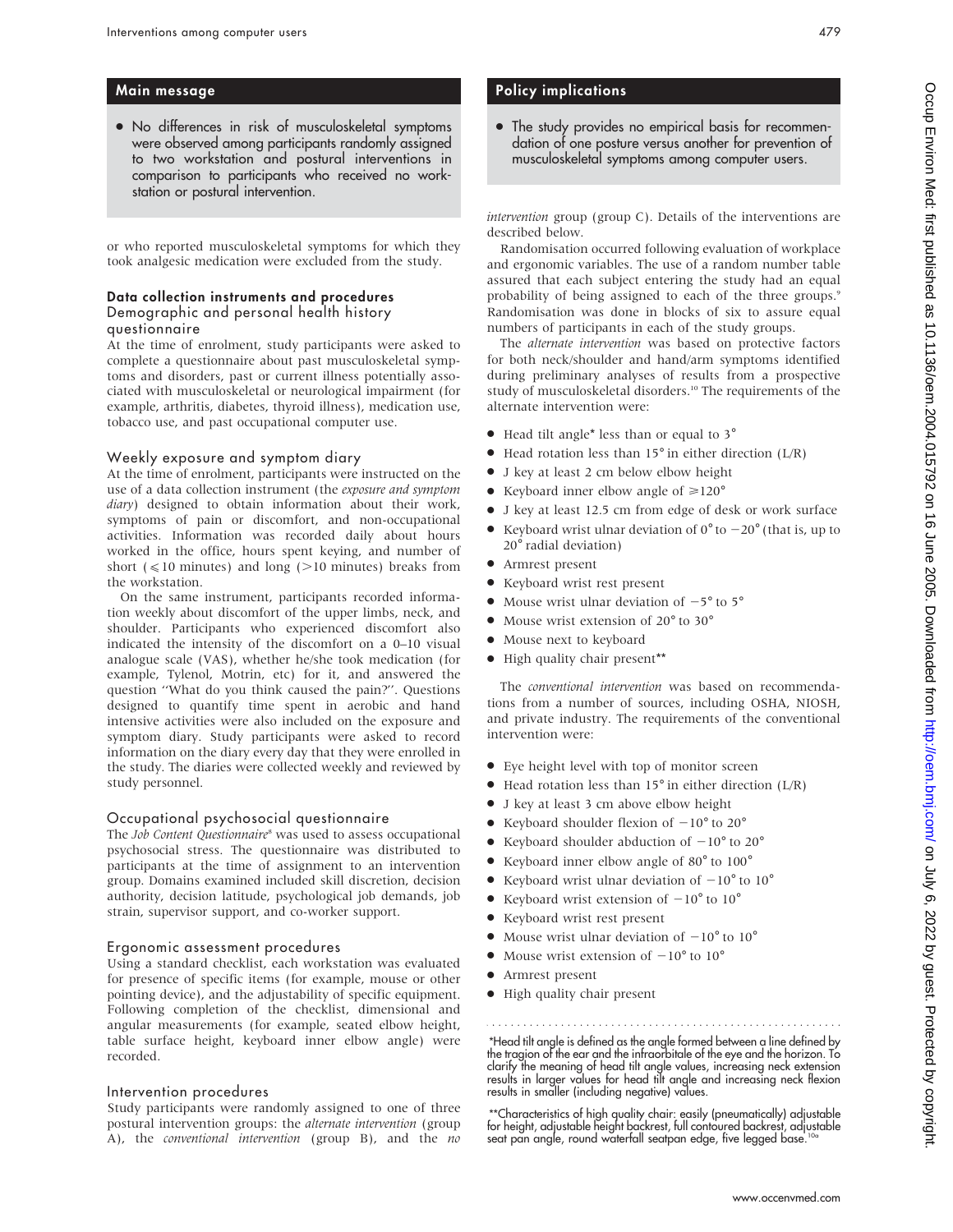Participants in group C (the no intervention group ) were instructed to continue keying in their usual posture and no changes were made to their workstations.

A study staff member reconfigured the subject's workstation if the subject was randomly assigned to either the alternative or conventional interventions (groups A or B). First, if the ''J'' key was located less than 12.5 cm from the edge of the desk, the keyboard was moved so that the "J" key was 12.5 cm from the edge of the desk. Masking tape was applied to the work surface to provide a visual reference for the intervention position of the keyboard. Following placement of the keyboard, the participant's chair was replaced if it did not meet chair quality criteria (see second footnote). The chair height was then set to achieve both the required shoulder flexion angle and the required difference between elbow height and ''J'' key height for the respective intervention group. The armrests of the chair were adjusted to support the arms. Once the chair and upper extremity were configured properly, the monitor was moved to minimise head rotation and to produce the required head tilt angle. To achieve the required head tilt angle the monitor was placed on risers or removed from atop the PC CPU. If these steps did not produce the required intervention posture, other steps (that is, raising or lowering desks, etc) were taken to achieve them. However, in many instances, workstations could not be easily modified and complete compliance with the intervention posture was not achieved.

When placing participants in the intervention postures, a 6 inch goniometer (North Coast Medical, Inc., San Jose, CA) was used to measure wrist angles, and a 12 inch goniometer (North Coast Medical, Inc., San Jose, CA) was used to measure shoulder, elbow, and head and neck angles. All postural angles were recorded to the nearest degree. Goniometer pivot and arm placements for each of the postural measurements have been described previously.<sup>11-12</sup>

Verbal and written instructions describing the desired posture were provided to all group A and B participants. Furthermore, study staff discussed with each participant in these groups the importance of maintaining the desired posture for the study period.

At three days and one week after the intervention, study staff returned to the participant's workplace to check on continued maintenance of the posture. If the posture had changed from the intervention, additional workstation changes were made and additional instruction given.

#### Health outcomes assessment

The occurrence of musculoskeletal symptoms was assessed at entry into the study and weekly thereafter. Study participants were asked if they experienced ''any discomfort such as pain, aching, burning, numbness or tingling in your neck, shoulders, elbows/forearms, hands/wrists, or fingers''. Those who experienced discomfort were asked to indicate the location of the discomfort (neck or shoulders versus arm or hand) and to rate the severity of the worst discomfort during the previous week on a 0–10 VAS. Separate VAS were used to rate discomfort of the neck or shoulder and the forearm or hand. In addition, the question ''Did you take any medication for this discomfort this past week?'' was asked separately for the neck or shoulder and for the hand or arm. Study participants were classified as having experienced musculoskeletal symptoms if they (1) reported musculoskeletal discomfort on any day of the week with a severity of 6 or greater on the VAS or (2) reported musculoskeletal discomfort on any day of the week for which they took medication (overthe-counter or prescription). The occurrence of symptoms was determined separately for the neck or shoulder and for the hand or arm. Study participants were followed for each outcome separately until they became symptomatic, withdrew from the study, or completed six months of follow up. Development of a symptom in one anatomic area did not stop the collection of data for the other anatomic area.

### Statistical analyses

All analyses were performed using the SAS statistical package (SAS Institute, Carey, NC). Incidence rates of neck or shoulder symptoms and of arm or hand symptoms were calculated separately for each of the three intervention arms of the study. Participants contributed data to their assigned intervention group regardless of compliance (that is, data were analysed by ''intention to treat'').

For the purpose of calculating follow up rates, persons were classified as *full follow up* if they remained in the study for the entire duration of their eligibility period. For most participants, this occurred either when they completed six months of follow up while free of symptoms or when they developed a symptom that met the study case definition. A few participants became ineligible for the study prior to six months time or symptom onset because they either left the participating company or experienced trauma of the limb. These few participants were also classified as full follow up. Those who discontinued participation while still eligible for follow up were classified as incomplete follow up and included those who refused the assigned study posture, discontinued participation because they were ''too busy'' or for no given reason, or did not complete study forms.

Kaplan-Meier survival curves and relative risks for each of the three groups were calculated using survival analysis methodology.13 14 Survival time was taken as the time to incident symptoms. Those participants who left the study without manifesting the outcome were censored at the time they left and contributed person-time until they were censored. For each outcome, the three survival curves generated by the Kaplan-Meier method were compared using the log rank test.<sup>15</sup> In addition, because some independent variables were time varying, relative risks were estimated using an extension of Cox's hazard models (PHREG, SAS Institute<sup>15</sup>) with time to incident symptoms as the dependent variable and intervention group as the independent variable. Adjustment for ties was made with the exact method.<sup>14</sup>

# Confounding variables

Time invariant variables examined for potential confounding of the relation between intervention group and incident symptoms were age, gender, history of arm or hand symptoms, history of neck or shoulder symptoms, medication use, history of arthritis or rheumatism, ''slipped'' or ''ruptured'' intervertebral disc, self-reported typing speed, self-reported level of mouse use, job category, ability to step away from the workstation at any time, and chair comfort. Time varying variables examined for potential confounding were hours per week in office, hours per week keying, weekly report of job stress, hours per week of aerobic activity, and hours per week of hand intensive activity.

Differences in distributions of potentially confounding variables were examined across the three intervention groups. Categorical data were examined using a  $\chi^2$  test and continuous data were examined using analysis of variance. Characteristics that differed across intervention groups with a probability of  $>0.30$  were excluded from further consideration of confounding potential. Remaining variables (those with  $p \le 0.30$ ) were then assessed by a process of sequential backward elimination designed to retain possible confounders, the elimination of which changed the hazard ratios of the intervention groups by more than 10%.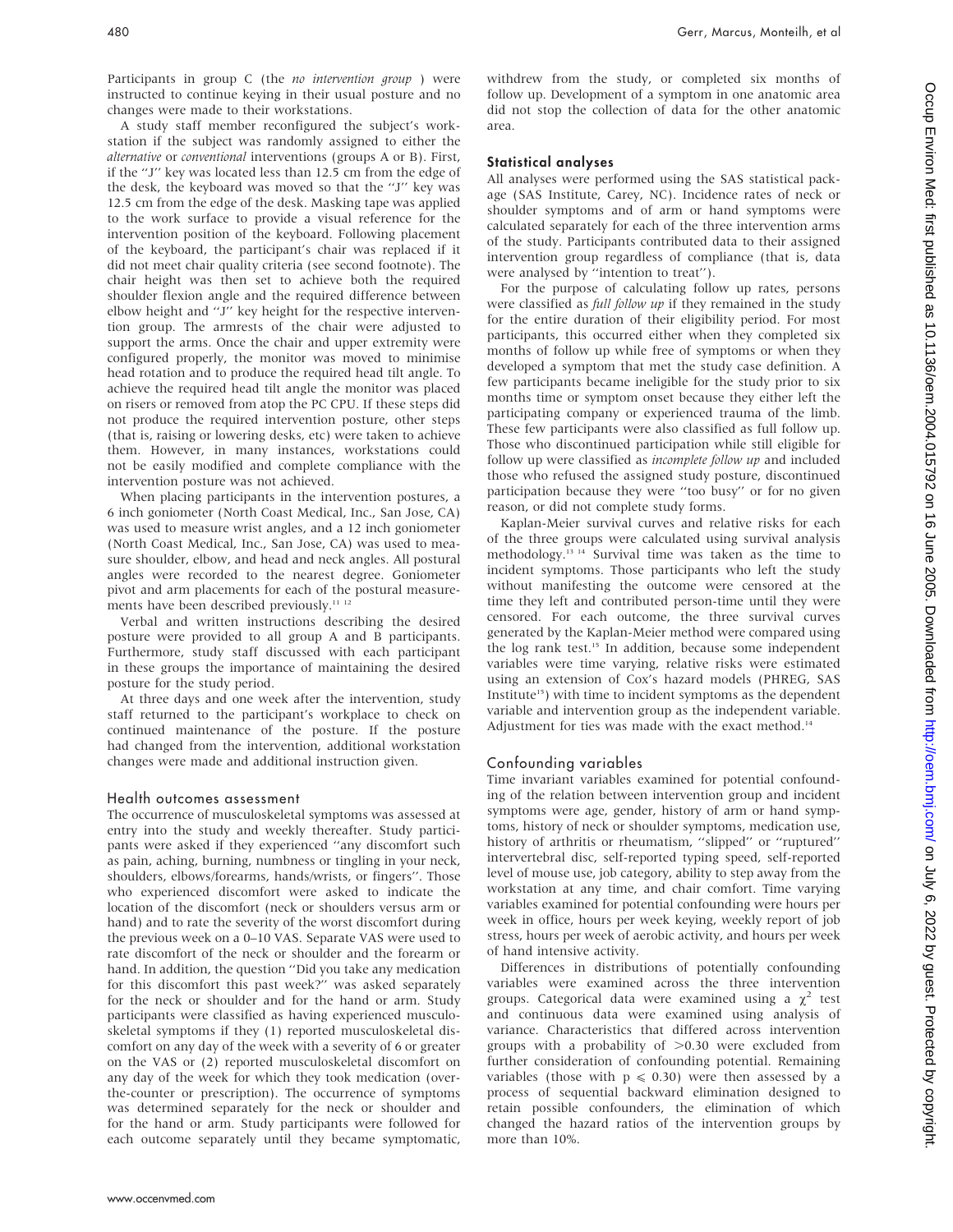447 given health screen

7 drop-outs\*\*

22 symptom +

1240 approached

375 randomised

Group B 130

124 followed-up

99 symptom – Status\*\*\* N

Refused posture 2 Too busy 7 No reason given 40 Left company 6 Did not complete forms 2 Trauma 1

Completed 6 mo f/u

6 drop-outs

41

25 symptom +



On July 6, 2022 by guest. Protected by copyright. Protect pass, publishing the DOS Dose Download trom Http://oem.htmj.com/ or July 6, 2022 o, 2022 o, 2022 o, 2022 on 16 June 2004.015792 on 16 Juni 2012 on 16 Juni 2012. O,



1 ineligible after randomisation

119 followed-up

Group A 126

97 symptom – Status \*\*\* N Completed 6 mo  $f/u$  43 Refused posture 0 Too busy 8 No reason given 37 Left company 6 Did not complete forms 2 Trauma 1

### RESULTS

#### Recruitment and randomisation

Figures 1 and 2 show the flow of participants. A total of 1240 individuals were contacted to determine eligibility. Of these, 793 individuals were excluded, with 447 potential participants remaining. Of those excluded, 662 were ineligible, 34 could not be contacted, and 97 refused to participate. The majority of the ineligibles worked too few hours with a computer  $(n = 239)$  or used multiple computers at work  $(n = 147)$ . Additional individuals were ineligible because they reportedly used a second computer at home for more than

Reasons for ineligibility are provided in the text

not meet criteria for positive symptoms during follow-up is enumerated in the box.

20 hours per week ( $n = 116$ ), used a laptop computer at work  $(n = 30)$ , did not use a computer at work  $(n = 43)$ , were out of town  $(n = 14)$ , or met additional a priori defined exclusion criteria related to availability or computer use  $(n = 73)$ .

Two separate, overlapping cohorts were then defined to examine separately the risks of neck or shoulder symptoms and the risks of arm or hand symptoms. Ninety one individuals were ineligible for inclusion in the neck or shoulder cohort because they reported experiencing neck or shoulder symptoms during the week prior to entry, and 72 individuals were excluded from the arm or hand cohort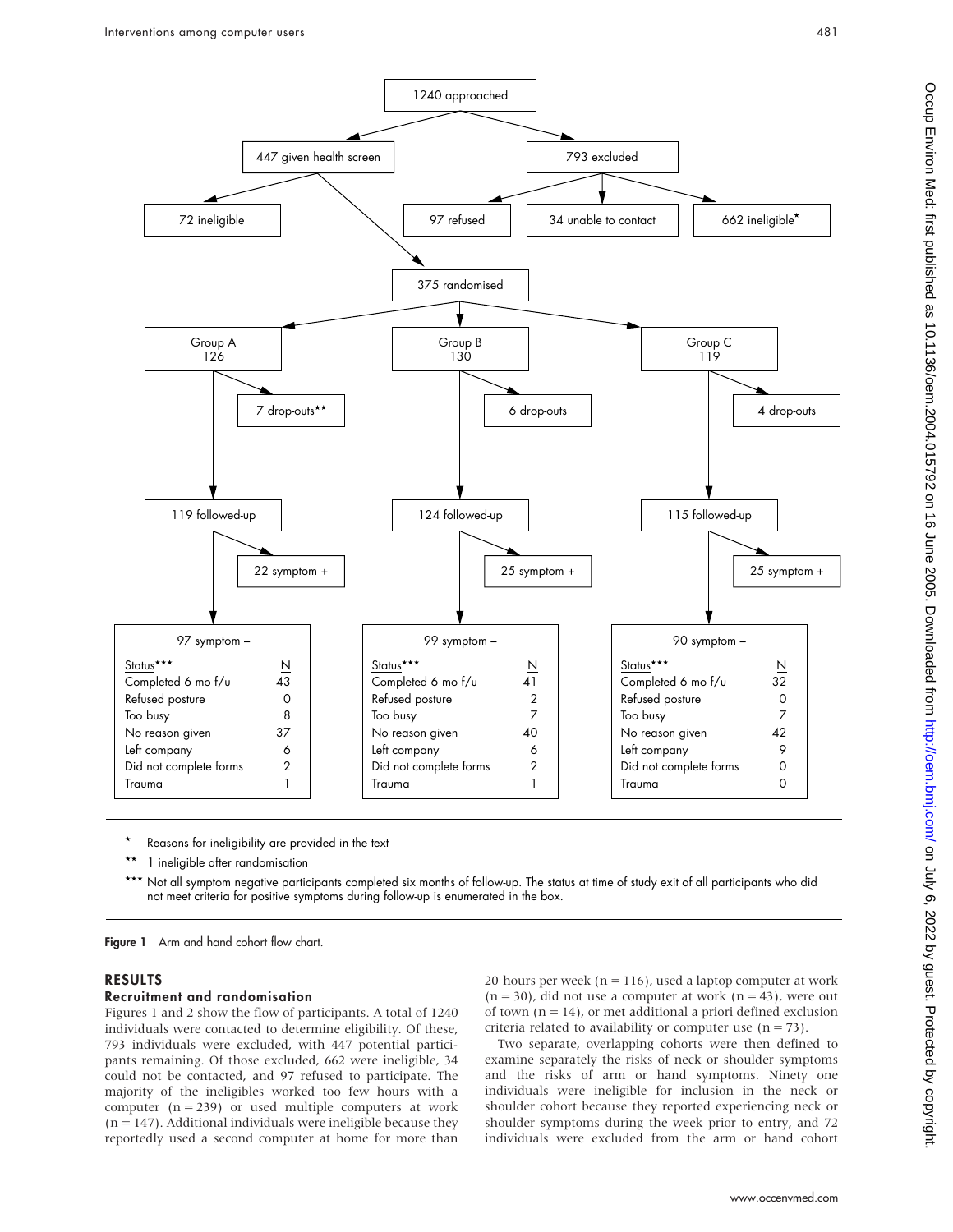

- Reasons for ineligibility are provided in the text
- 1 ineligible after randomisation

Not all symptom negative participants completed six months of follow-up. The status at time of study exit of all participants who did not meet criteria for positive symptoms during follow-up is enumerated in the box.



because they reported experiencing arm or hand symptoms during the week prior to entry.

A total of 379 individuals who were eligible for inclusion in one or both cohorts were randomised into one of the three intervention groups. For those at risk of incident arm or hand symptoms ( $n = 375$ ), 126 were randomised into group A, 130 into group B, and 119 into group C. After randomisation, seven participants in group A dropped out of the study as did six in group B, and four in group C. As a result, 119 participants in group A, 124 in group B, and 115 in group C were followed for incident hand or arm symptoms  $(n = 358)$ .

For those at risk of incident neck or shoulder symptoms  $(n = 356)$ , 121 were randomised into group A, 122 into group B, and 113 into group C. After randomisation, seven in group A dropped out of the study as did six in group B, and four in group C. As a result, 114 individuals in group A, 116 in group B, and 109 in group C were followed for neck or shoulder symptoms  $(n = 339)$ .

The randomisation was relatively successful in creating intervention groups with similar demographics (table 1), current and past medical conditions (table 2), and occupational characteristics (tables 3 and 4). The only exceptions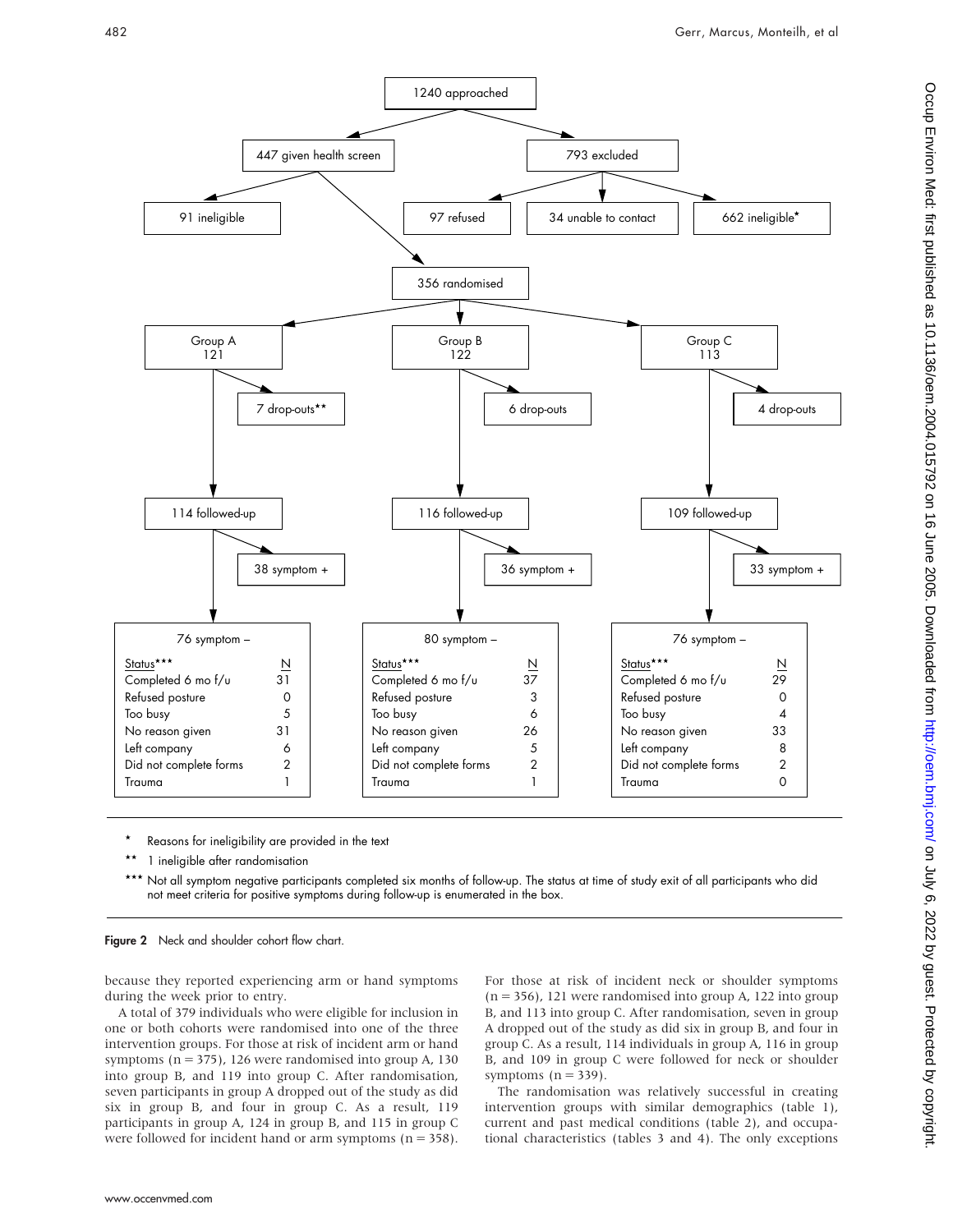## Table 1 Demographics by intervention group

|                               | Intervention group |        |                |        |                |        |             |  |
|-------------------------------|--------------------|--------|----------------|--------|----------------|--------|-------------|--|
|                               | A $(n = 122)$      |        | $B(n = 125)$   |        | $C (n = 115)$  |        |             |  |
|                               | $\mathsf{n}$       | $\%$   | n              | $\%$   | $\mathbf n$    | $\%$   | p value     |  |
| Age                           |                    |        |                |        |                |        |             |  |
| $18 - 24$                     | 19                 | (15.6) | 24             | (19.2) | 25             | (21.7) | 0.98        |  |
| $25 - 34$                     | 59                 | (48.4) | 56             | (44.8) | 52             | (45.2) |             |  |
| $35 - 44$                     | 29                 | (23.8) | 30             | (24.0) | 26             | (22.6) |             |  |
| $45 - 54$                     | 13                 | (10.7) | 12             | (9.6)  | 10             | (8.7)  |             |  |
| $55+$                         | $\overline{2}$     | (1.6)  | 3              | (2.4)  | $\overline{2}$ | (1.7)  |             |  |
| Gender                        |                    |        |                |        |                |        |             |  |
| Male                          | 30                 | (24.6) | 28             | (22.4) | 25             | (21.7) | 0.86        |  |
| Female                        | 92                 | (75.4) | 97             | (77.6) | 90             | (78.3) |             |  |
| Ethnicity                     |                    |        |                |        |                |        |             |  |
| White, not of Hispanic origin | 68                 | (56.6) | 68             | (55.7) | 74             | (66.1) | 0.21        |  |
| Other                         | 52                 | (43.3) | 54             | (44.3) | 38             | (33.9) |             |  |
| Missing                       | $\overline{2}$     |        | 3              |        | 3              |        |             |  |
| Education-college graduate    |                    |        |                |        |                |        |             |  |
| Yes                           | 93                 | (77.5) | 79             | (64.8) | 86             | (76.8) | 0.04        |  |
| <b>No</b>                     | 27                 | (22.5) | 43             | (35.3) | 26             | (23.2) |             |  |
| Missing                       | $\overline{2}$     |        | 3              |        | 3              |        |             |  |
| Current smoker                |                    |        |                |        |                |        |             |  |
| <b>No</b>                     | 107                | (89.2) | 112            | (91.8) | 105            | (93.8) | 0.45        |  |
| Yes                           | 13                 |        | 10             |        |                |        |             |  |
|                               |                    | (10.8) |                | (8.2)  | 7              | (6.3)  |             |  |
| Missing                       | $\overline{2}$     |        | 3              |        | 3              |        |             |  |
| Hand dominance                |                    |        |                |        |                |        |             |  |
| Left handed                   | 9                  | (7.5)  | 13             | (10.7) | 9              | (8.0)  | 0.65        |  |
| Right handed                  | 111                | (92.5) | 109            | (89.3) | 103            | (92.0) |             |  |
| Missing                       | $\overline{2}$     |        | 3              |        | 3              |        |             |  |
| Income                        |                    |        |                |        |                |        |             |  |
| Less than \$35 000            | 36                 | (30.8) | 49             | (40.5) | 39             | (35.8) | 0.61        |  |
| \$35 000-\$74 999             | 53                 | (45.3) | 48             | (39.7) | 44             | (40.4) |             |  |
| \$75 000 and over             | 28                 | (23.9) | 24             | (19.8) | 26             | (23.9) |             |  |
| Missing                       | 5                  |        | $\overline{4}$ |        | 6              |        |             |  |
| <b>BMI</b> -males             |                    |        |                |        |                |        |             |  |
| $<$ 25                        | 14                 | (46.7) | 14             | (50.0) | 16             | (64.0) | $0.14$ (FE) |  |
| $25 - 29.9$                   | 9                  | (30.0) | 13             | (46.4) | $\overline{7}$ | (28.0) |             |  |
| $30+$                         | $\overline{7}$     | (23.3) | $\mathbf{1}$   | (3.6)  | $\overline{2}$ | (8.0)  |             |  |
| <b>BMI-females</b>            |                    |        |                |        |                |        |             |  |
| $<$ 25                        | 54                 | (58.7) | 58             | (59.8) | 59             | (65.6) | 0.33        |  |
| $25 - 29.9$                   | 28                 | (30.4) | 22             | (22.7) | 23             | (25.6) |             |  |
| $30+$                         | 10                 | (10.9) | 17             | (17.5) | 8              | (8.9)  |             |  |

were measures of education, chair comfort, and stress. Participants in groups A and C were significantly more likely to be college graduates than those in group B. Participants in groups A and B were significantly more likely to judge their

chairs as comfortable than those in group C. However, this is not unexpected, as chair comfort was assessed after randomisation and low quality chairs used by participants in groups A and B had been replaced. There were no

|                                                                              | Intervention group |        |              |        |              |         |             |
|------------------------------------------------------------------------------|--------------------|--------|--------------|--------|--------------|---------|-------------|
|                                                                              | A $(n = 122)$      |        | $B(n = 125)$ |        | $C(n=115)$   |         |             |
|                                                                              | $\mathsf{n}$       | %      | $\mathsf{n}$ | %      | $\mathsf{n}$ | %       | p value     |
| History hand/arm disorder past 3 years (medication and/or intensity ≥6)      |                    |        |              |        |              |         |             |
| <b>No</b>                                                                    | 99                 | (82.5) | 101          | (82.8) | 87           | (77.7)  | 0.54        |
| Yes                                                                          | 21                 | (17.5) | 21           | (17.2) | 25           | (22.3)  |             |
| Missing                                                                      | $\overline{2}$     |        | 3            |        | 3            |         |             |
| History neck/shoulder disorder past 3 years (medication and/or intensity ≥6) |                    |        |              |        |              |         |             |
| <b>No</b>                                                                    | 79                 | (65.8) | 81           | (66.4) | 65           | (58.0)  | 0.34        |
| Yes                                                                          | 41                 | (34.2) | 41           | (33.6) | 47           | (42.0)  |             |
| Missing                                                                      | $\mathcal{P}$      |        | 3            |        | 3            |         |             |
| Neck/shoulder symptomatic at time of entry                                   |                    |        |              |        |              |         |             |
| No                                                                           | 114                | (93.4) | 116          | (92.8) | 109          | (94.8)  | 0.82        |
| Yes                                                                          | 8                  | (6.6)  | 9            | (7.2)  | 6            | (5.2)   |             |
| Hand/arm symptomatic at time of entry                                        |                    |        |              |        |              |         |             |
| No                                                                           | 120                | (98.4) | 124          | (99.2) | 115          | (100.0) | $0.66$ (FE) |
| Yes                                                                          | $\mathfrak{p}$     | (1.6)  |              | (0.8)  | $\Omega$     | (0.0)   |             |
| Symptomatic body part: screener                                              |                    |        |              |        |              |         |             |
| $N/S$ only                                                                   | 8                  | (6.6)  | 9            | (7.2)  | 6            | (5.2)   | $0.78$ (FE) |
| $H/A$ only                                                                   | $\overline{2}$     | (1.6)  |              | (0.8)  | $\mathbf 0$  | (0.0)   |             |
| Neither                                                                      | 112                | (91.8) | 115          | (92.0) | 109          | (94.8)  |             |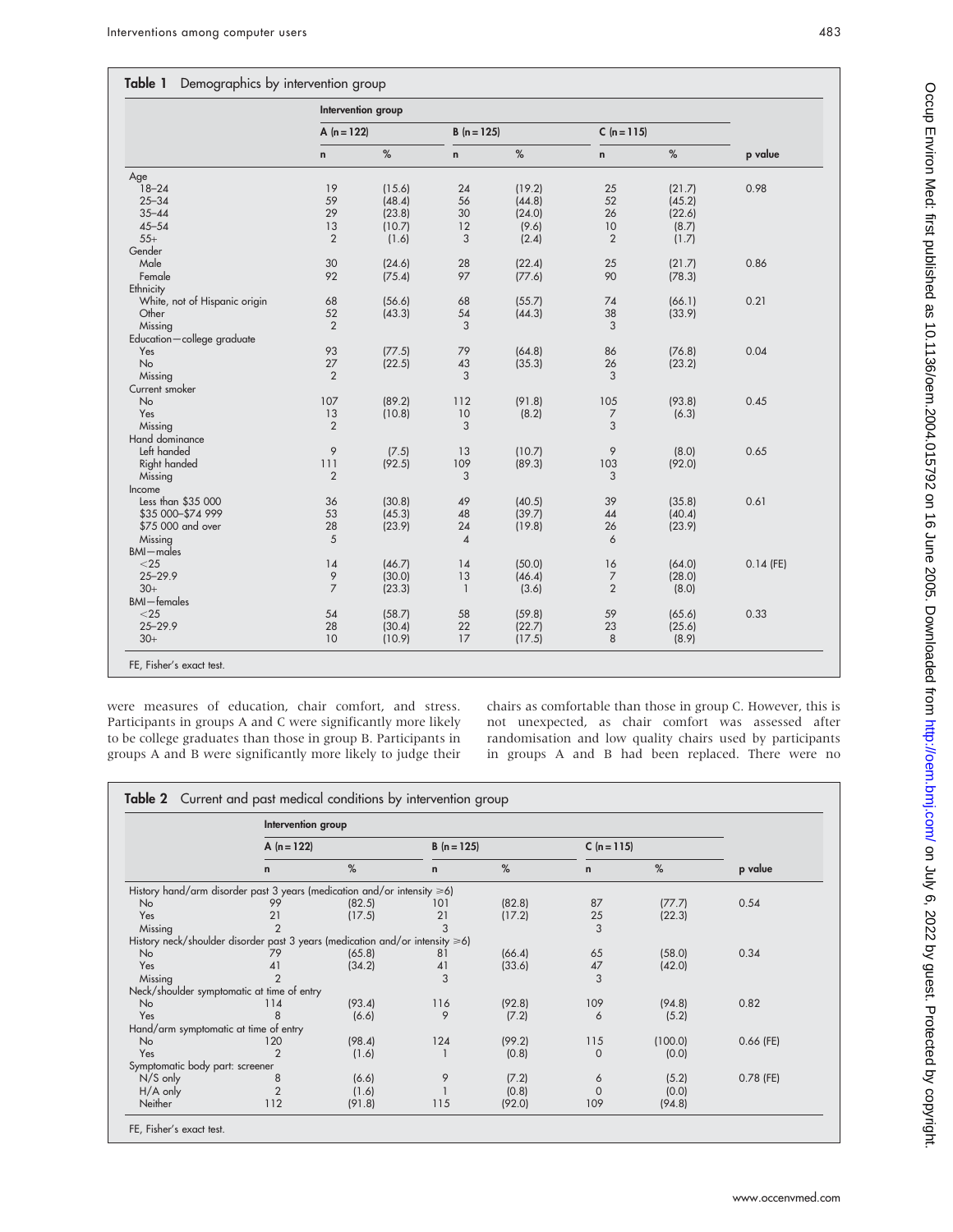|                                | Intervention group |        |                |        |                |        |             |  |
|--------------------------------|--------------------|--------|----------------|--------|----------------|--------|-------------|--|
|                                | A $(n = 122)$      |        | $B(n = 125)$   |        | $C(n = 115)$   |        |             |  |
|                                | $\mathsf{n}$       | %      | $\mathsf{n}$   | %      | $\mathbf{n}$   | %      | p value     |  |
| Typing speed                   |                    |        |                |        |                |        |             |  |
| $<$ 50 wpm                     | 45                 | (38.5) | 36             | (30.5) | 42             | (41.2) | 0.34        |  |
| 50-60 wpm                      | 55                 | (47.0) | 67             | (56.8) | 44             | (43.1) |             |  |
| $>65$ wpm                      | 17                 | (14.5) | 15             | (12.7) | 16             | (15.7) |             |  |
| Missing                        | 5                  |        | 5              |        | 13             |        |             |  |
| Job title                      |                    |        |                |        |                |        |             |  |
| Officials and managers         | 6                  | (5.1)  | 9              | (7.6)  | 9              | (8.8)  | $0.84$ (FE) |  |
| Professionals                  | 66                 | (56.4) | 54             | (45.8) | 54             | (52.9) |             |  |
| Technicians                    | $\overline{2}$     | (1.7)  | 3              | (2.5)  | $\overline{2}$ | (2.0)  |             |  |
| Sales                          | $\mathbf{1}$       | (0.9)  | $\mathbf{1}$   | (0.9)  | $\mathbf{1}$   | (1.0)  |             |  |
| Office and clerical            | 42                 | (35.9) | 51             | (43.2) | 36             | (35.3) |             |  |
| Missing                        | 5                  |        | $\overline{7}$ |        | 13             |        |             |  |
| Use a mouse                    |                    |        |                |        |                |        |             |  |
| Sometimes                      | 5                  | (4.3)  | 5              | (4.2)  | 3              | (2.9)  | $0.94$ (FE) |  |
| Frequently                     | 47                 | (40.2) | 50             | (42.4) | 39             | (38.2) |             |  |
| Almost all the time            | 65                 | (55.6) | 63             | (53.4) | 60             | (58.8) |             |  |
| Missing                        | 5                  |        | $\overline{7}$ |        | 13             |        |             |  |
| Step away from workstation     |                    |        |                |        |                |        |             |  |
| When you choose                | 114                | (97.4) | 117            | (99.2) | 99             | (97.1) | $0.52$ (FE) |  |
| Scheduled times                | 3                  | (2.6)  | $\mathbf{1}$   | (0.9)  | 3              | (2.9)  |             |  |
| Missing                        | 5                  |        | $\overline{7}$ |        | 13             |        |             |  |
| JCQ job strain quadrant        |                    |        |                |        |                |        |             |  |
| High strain quadrant           | 21                 | (18.0) | 23             | (19.5) | 25             | (24.5) | 0.46        |  |
| Non-high strain quadrant       | 96                 | (82.1) | 95             | (80.5) | 77             | (75.5) |             |  |
| Missing                        | 5                  |        | $\overline{7}$ |        | 13             |        |             |  |
| Chair comfort                  |                    |        |                |        |                |        |             |  |
| Very comfortable               | 56                 | (47.9) | 52             | (44.1) | 24             | (23.5) | $0.00$ (FE) |  |
| Somewhat comfortable           | 54                 | (46.2) | 59             | (50.0) | 60             | (58.8) |             |  |
| Somewhat uncomfortable         | 6                  | (5.1)  | 5              | (4.2)  | 16             | (15.7) |             |  |
| Very uncomfortable             | $\mathbf{1}$       | (0.9)  | $\overline{2}$ | (1.7)  | 2              | (2.0)  |             |  |
| Missing                        | 5                  |        | $\overline{7}$ |        | 13             |        |             |  |
| Hand-arm follow up status      |                    |        |                |        |                |        |             |  |
| Incomplete follow up           | 47                 | (39.5) | 51             | (41.1) | 49             | (35.7) | 0.89        |  |
| Full follow up*                | 72                 | (60.5) | 73             | (58.9) | 66             | (64.3) |             |  |
| Neck-shoulder follow up status |                    |        |                |        |                |        |             |  |
| Incomplete follow up           | 38                 | (33.3) | 37             | (31.9) | 39             | (35.8) | 0.82        |  |
| Full follow up*                | 76                 | (66.7) | 79             | (68.1) | 70             | (64.2) |             |  |

FE, Fisher's exact test; JCQ, Job Content Questionnaire.

\*Participants who remained in the study for the full duration of their eligibility were classified as ''full follow up'' (see Methods section for full description).

significant differences between groups with regards to typing speed, job title, the ability to take breaks, or average time spent keying per week.

#### Compliance with postural interventions

Compliance with the postural interventions was assessed at the time of the intervention and during two follow up visits (tables 5 and 6). Full compliance (that is, all compliance variables within the established compliance range) with the intervention postures was attained by 25% of group A and by 38% of group B participants. The primary reason for noncompliance in group A was that the required elbow difference was impossible to achieve with the participant's workstation.

# Incidence of hand/arm and neck/shoulder symptoms by intervention group

Of the 358 arm or hand cohort members followed, 22 (18.5%) group A participants, 25 (20.2%) group B participants, and 25 (21.7%) group C participants reported symptoms (fig 1). A total of 188 participants (53% of those followed) remained in the cohort for six months of follow up or until reporting incident arm or hand symptoms, 147 (41% of those followed) were lost during the six month follow up period (refused posture, stopped participating with no reason given, or did not complete forms), and 23 (6% of those followed) exited the study for another reason (left employer or experienced acute, non-work related arm or hand trauma). Of the 147 lost

|                                                        | Intervention group |          |              |          |               |          |         |  |
|--------------------------------------------------------|--------------------|----------|--------------|----------|---------------|----------|---------|--|
|                                                        | A $(n = 122)$      |          | $B(n = 125)$ |          | $C (n = 115)$ |          |         |  |
|                                                        | Mean               | (SD)     | Mean         | (SD)     | Mean          | (SD)     | p value |  |
| Total hours in office (first full week)                | 37.99              | (7.48)   | 38.90        | (7.47)   | 40.17         | (6.44)   | 0.07    |  |
| Total hours on the computer (first full week)          | 24.25              | (11.18)  | 24.80        | (12.57)  | 26.60         | (10.98)  | 0.27    |  |
| Stress (first full week)                               | 2.88               | (2.04)   | 3.55         | (2.47)   | 3.48          | (2.33)   | 0.04    |  |
| Total minutes of physical activity (first full week)   | 140.04             | (187.50) | 128.59       | (72.83)  | 151.87        | (183.99) | 0.61    |  |
| Minutes of aerobic physical activity (first full week) | 61.88              | (115.78) | 69.11        | (124.29) | 52.83         | (97.93)  | 0.54    |  |
| Minutes of hand intensive activity (first full week)   | 71.67              | (181.90) | 68.31        | (223.01) | 74.43         | (174.04) | 0.97    |  |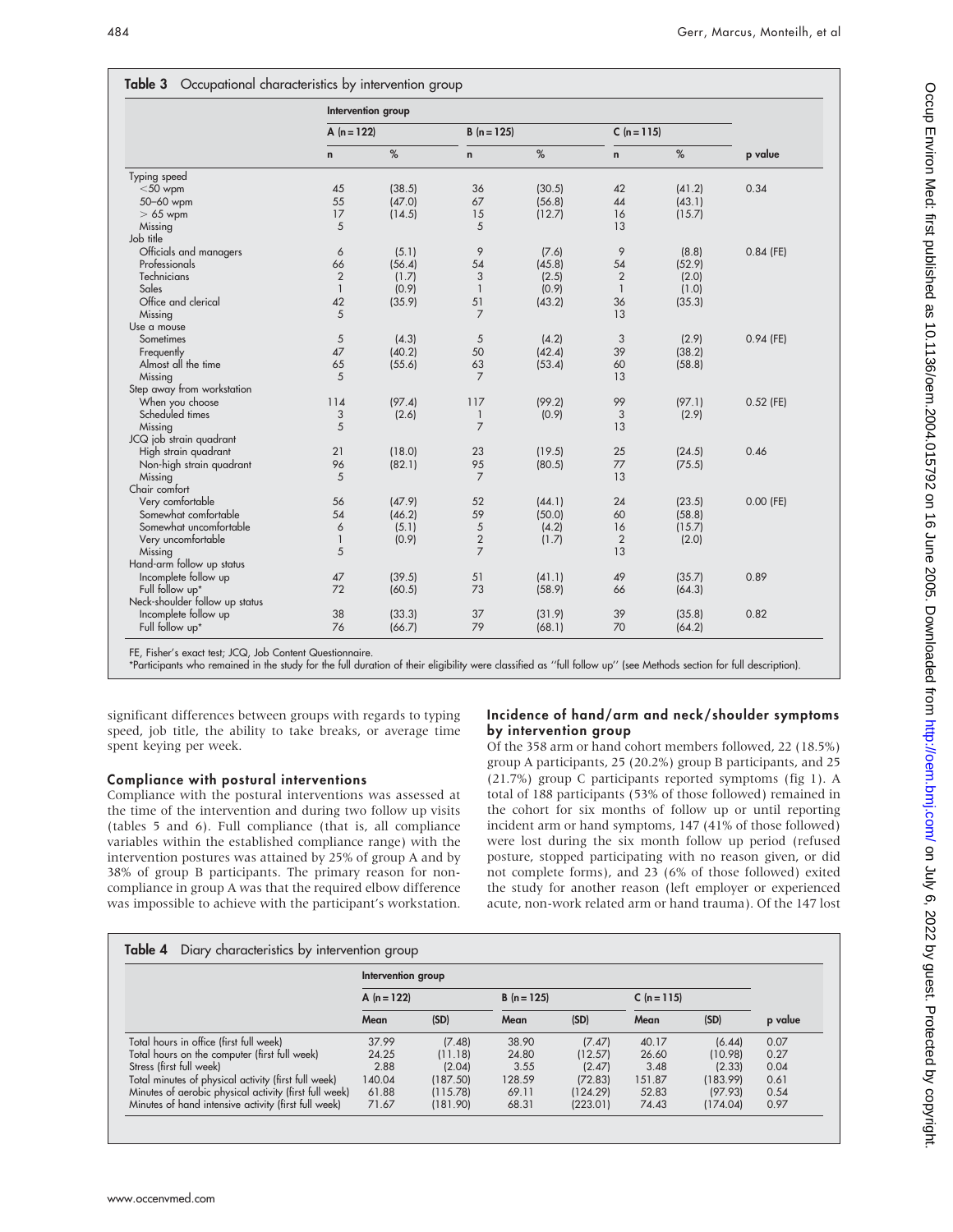

Figure 3 Kaplan-Meier survival curves for the arm and hand cohort.

during six months follow up, 58 (39%) contributed 12 or more weeks of person-time. Thus, of the original 358 members of the arm or hand cohort, 89 (25%) were lost to follow up after contributing fewer than 12 weeks of observation. No differences were observed in dropout rates (that is, incomplete follow up) across the three intervention groups (table 3).

Of the 339 neck or shoulder cohort members followed, 38 (33.3%) group A participants, 36 (31.0%) group B participants, and 33 (30.3%) group C participants reported symptoms (fig 2). A total of 204 participants (60% of those followed) remained in the cohort for six months of follow up or until reporting incident arm or hand symptoms, 114 (34% of those followed) were lost over the six months follow up period (refused posture, stopped participating with no reason given, or did not complete forms) and 21 (6% of those followed) exited the study for another reason (left employer or experienced acute, non-work related arm or hand trauma). Of the 114 lost during the six months follow up, 44 (39%) contributed 12 or more weeks of person-time. Thus, of the original 339 members of the neck or shoulder cohort, 70 (21%) were lost to follow up after contributing fewer than 12 weeks of observation. No differences were observed in



Figure 4 Kaplan-Meier survival curves for the neck and shoulder cohort.

dropout rates (that is, incomplete follow up) across the three intervention groups (table 3).

The Kaplan-Meier survival curves for the arm/hand cohort indicated that there were no significant differences in time to symptoms among the three groups (log rank test probability =  $0.75$ ) (fig 3). When limiting the analysis to only those who were compliant with all of the postural specifications at the initial intervention, there was no difference in time to symptoms between the groups (data not shown). This was also observed when limiting the analysis to only those compliant during the first or second recheck.

The Kaplan-Meier survival curves for the neck/shoulder cohort indicated that there were no significant differences in time to symptoms among the three groups (log rank test probability =  $0.84$ ) (fig 4). When limiting the analysis to only those who were compliant with all of the postural specifications at the initial intervention, no statistically significant difference in time to symptoms between the groups was observed (data not shown). This was also observed when limiting the analysis to only those observed to be compliant during the first or second recheck.

|                                      |              | Number and percentage in compliance by visit |                |         |                |         |
|--------------------------------------|--------------|----------------------------------------------|----------------|---------|----------------|---------|
|                                      | Intervention |                                              | 1st recheck    |         | 2nd recheck    |         |
| <b>Compliance variable</b>           | $\mathsf{n}$ | (%)                                          | $\mathbf n$    | (%)     | $\mathbf n$    | (%)     |
| Chair                                | 122          | (100.0)                                      | 119            | (100.0) | 113            | (100.0) |
| Shoulder rest                        | 121          | (99.2)                                       | 118            | (99.2)  | 112            | (99.1)  |
| Keyboard wrist rest                  | 118          | (96.7)                                       | 115            | (96.6)  | 109            | (96.5)  |
| Edge J                               | 102          | (83.6)                                       | 104            | (87.4)  | 101            | (89.4)  |
| Keyboard wrist ulnar deviation       | 118          | (96.7)                                       | 106            | (89.1)  | 102            | (90.3)  |
| Keyboard inner elbow angle           | 118          | (96.7)                                       | 114            | (95.8)  | 100            | (88.5)  |
| Mouse wrist ulnar deviation          | 119          | (97.5)                                       | 109            | (91.6)  | 108            | (95.6)  |
| Mouse wrist extension                | 107          | (87.7)                                       | 105            | (88.2)  | 100            | (88.5)  |
| Monitor head tilt                    | 106          | (86.9)                                       | 105            | (88.2)  | 99             | (87.6)  |
| Monitor head rotation angle          | 119          | (97.5)                                       | 117            | (98.3)  | 112            | (99.1)  |
| Elbow difference                     | 63           | (51.6)                                       | 54             | (45.4)  | 56             | (49.6)  |
| Overall compliance                   |              |                                              |                |         |                |         |
| Totally compliant                    | 31           | (25.4)                                       | 34             | (28.6)  | 36             | (31.9)  |
| Not compliant in 1 category          | 64           | (52.5)                                       | 47             | (39.5)  | 42             | (37.2)  |
| Not compliant in 2 categories        | 17           | (13.9)                                       | 22             | (18.5)  | 22             | (19.5)  |
| Not compliant in 3 categories        | 9            | (7.4)                                        | 13             | (10.9)  | 9              | (8.0)   |
| Not compliant in 4 categories        |              | (0.8)                                        | $\overline{2}$ | (1.7)   | $\overline{2}$ | (1.8)   |
| Not compliant in $\geq 5$ categories | $\Omega$     | (0.0)                                        |                | (0.8)   | $\overline{2}$ | (1.8)   |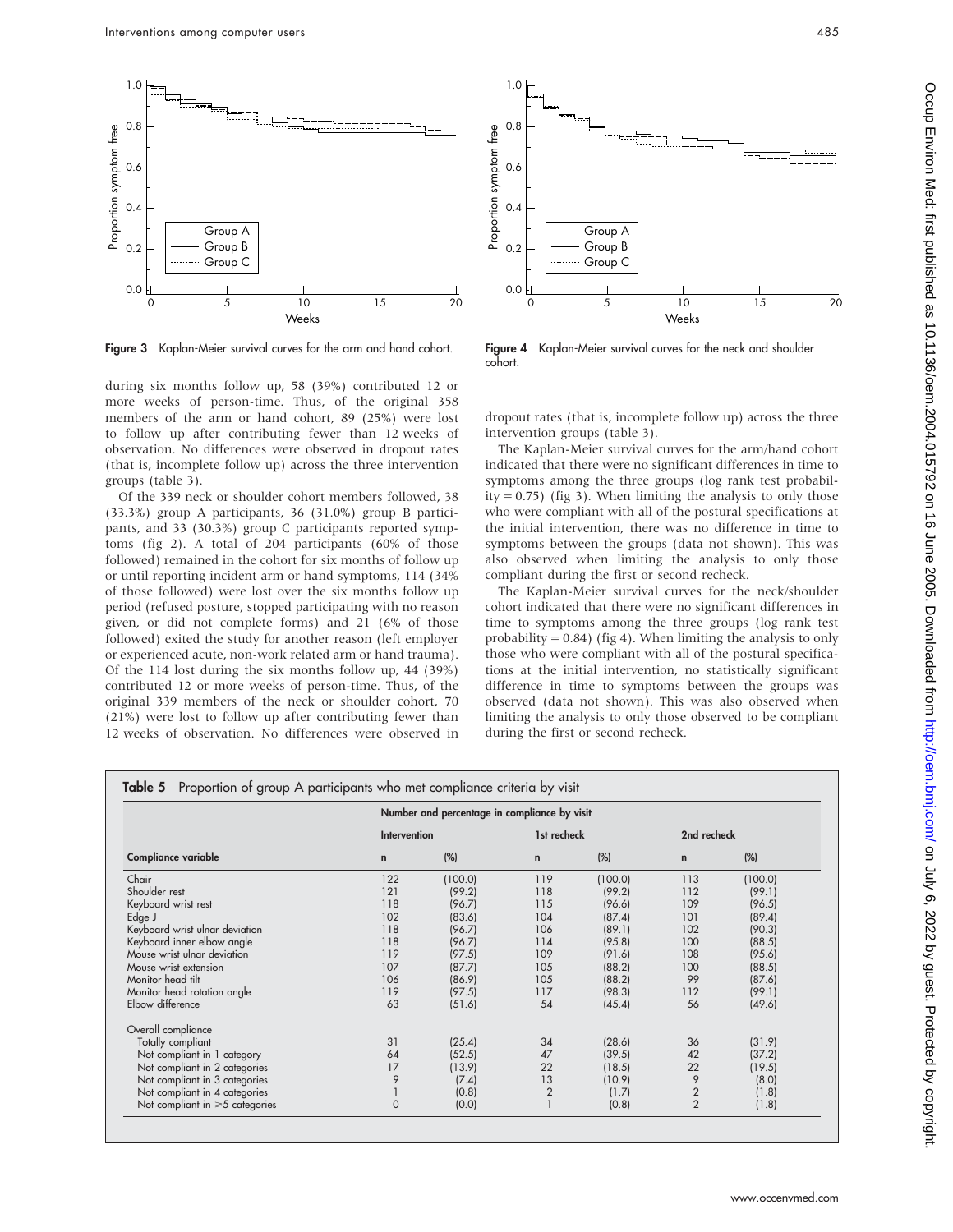|                                      | Number and percentage in compliance by visit |         |              |         |              |         |  |  |
|--------------------------------------|----------------------------------------------|---------|--------------|---------|--------------|---------|--|--|
|                                      | Intervention                                 |         | 1st recheck  |         | 2nd recheck  |         |  |  |
| <b>Compliance variable</b>           | $\mathbf n$                                  | (%)     | $\mathsf{n}$ | (%)     | $\mathsf{n}$ | $(\%)$  |  |  |
| Chair                                | 125                                          | (100.0) | 118          | (100.0) | 118          | (100.0) |  |  |
| Keyboard wrist rest                  | 123                                          | (98.4)  | 116          | (98.3)  | 116          | (98.3)  |  |  |
| Eye level                            | 104                                          | (83.2)  | 102          | (86.4)  | 110          | (93.2)  |  |  |
| Keyboard wrist ulnar deviation       | 125                                          | (100.0) | 116          | (98.3)  | 116          | (98.3)  |  |  |
| Keyboard inner elbow angle           | 119                                          | (95.2)  | 109          | (92.4)  | 110          | (93.2)  |  |  |
| Keyboard wrist extension             | 98                                           | (78.4)  | 97           | (82.2)  | 96           | (81.4)  |  |  |
| Keyboard shoulder flexion            | 99                                           | (79.2)  | 103          | (87.3)  | 95           | (80.5)  |  |  |
| Keyboard shoulder abduction          | 118                                          | (94.4)  | 108          | (91.5)  | 110          | (93.2)  |  |  |
| Mouse wrist ulnar deviation          | 125                                          | (100.0) | 118          | (100.0) | 117          | (99.2)  |  |  |
| Mouse wrist extension                | 106                                          | (84.8)  | 101          | (85.6)  | 99           | (83.9)  |  |  |
| Monitor head rotation angle          | 122                                          | (97.6)  | 116          | (98.3)  | 116          | (98.3)  |  |  |
| Elbow difference                     | 100                                          | (80.0)  | 85           | (72.0)  | 75           | (63.6)  |  |  |
| Overall compliance                   |                                              |         |              |         |              |         |  |  |
| Totally compliant                    | 47                                           | (37.6)  | 50           | (42.4)  | 50           | (42.4)  |  |  |
| Not compliant in 1 category          | 41                                           | (32.8)  | 29           | (24.6)  | 31           | (26.3)  |  |  |
| Not compliant in 2 categories        | 24                                           | (19.2)  | 25           | (21.2)  | 18           | (15.3)  |  |  |
| Not compliant in 3 categories        | 7                                            | (5.6)   | 8            | (6.8)   | 10           | (8.5)   |  |  |
| Not compliant in 4 categories        | 4                                            | (3.2)   | 6            | (5.1)   | 6            | (5.1)   |  |  |
| Not compliant in $\geq 5$ categories | $\overline{2}$                               | (1.6)   | $\mathbf 0$  | (0.0)   | 3            | (2.5)   |  |  |

Multivariate analyses controlling for gender, age, and hours keying during the previous week revealed no differences in time to symptoms between group A or group B when compared to group C for either hand or arm symptoms (group A: HR = 0.92, 95% CI 0.49 to 1.71; group B: HR = 1.05, 95% CI 0.58 to 1.90) or neck or shoulder symptoms (group A:  $HR = 1.07$ , 95% CI 0.64 to 1.80; group B:  $HR = 1.00$ , 95% CI 0.60 to 1.68).

Because of concerns about correlated outcomes, additional proportional hazards analyses were performed in which time to first event was included as the dependent variable. Forty participants contributed events to both the neck/shoulder and the arm/hand analyses. Of those, 18 had the two events simultaneously and 22 had them in different weeks. The results were unchanged from the models in which all participants were included (results not shown).

# **DISCUSSION**

In this randomised controlled trial, no significant differences in time to symptoms were observed among the three interventions nor were any trends suggestive of an effect observed. This result was not expected, as a recently completed prospective observational study of participants recruited from the same population of computer users suggested moderate effects of posture on symptoms. Although the intervention postures were not shown to reduce the risk of musculoskeletal symptoms in this study, it is possible that a true effect was obscured by other factors.

One possible source of bias in the observed results is confounding. For several reasons, we do not believe that the absence of an association was the result of confounding. First, the likelihood of substantial differences in important covariates across intervention groups was minimised by randomly allocating study participants to each of the three groups. Inspection of the results shows that most important covariates were distributed similarly across intervention groups. Second, we performed multivariate analyses of associations between time to symptoms and intervention group while controlling for gender, age, and hours keying during the previous week. These analyses revealed no significant associations between intervention group and time to symptoms for either hand/arm or neck/shoulder symptoms. Additional adjustment for height, BMI, race, education, handedness, job title, and a history of musculoskeletal symptoms did not alter this result.

Another possible reason for the absence of effects was our inability to fully implement the intervention among the study participants. Fewer than one third of group A participants and fewer than one half of group B participants were fully compliant with the interventions. It is possible that differences in incidence would have been observed between groups had the intervention postures been implemented more completely. Non-compliance with the intervention postures may not fully account for the absence of findings, however. While full compliance was uncommon, nearly 70% of both intervention groups were able to comply with 10 of 11 compliance categories. Thus, participants were able to achieve substantial, if not full, compliance. We also performed an analysis restricted to participants who achieved full compliance and observed no meaningful differences between the groups, although numbers were small.

Another possible reason for the absence of an observed result was poor ascertainment of health outcome. We consider this unlikely. The method of ascertaining health outcome was similar to that used in previous investigations<sup>10 12</sup> in which associations were observed between postures, demographic characteristics, work organisation factors, and symptoms. Indeed, in the current study, two factors that have been observed in past investigations to be associated with symptoms—that is, female gender and past history of symptoms, were associated with the symptom outcomes used in the current study.

Some prior studies of associations between work activities and musculoskeletal outcomes have been criticised for using symptoms alone (as opposed to symptoms and physical examination findings) as the health outcome, as was done in the current study. In a previous study, $10$  however, we observed that risk factors for musculoskeletal symptoms and risk factors for musculoskeletal disorders among a sample obtained from the same study population were very similar. We believe that had physical examination findings been used to identify health events (in addition to symptoms), the results would not have been meaningfully different.

Several other investigators have reported on the results of experimental or quasi-experimental studies of the effect of various interventions on musculoskeletal outcomes among